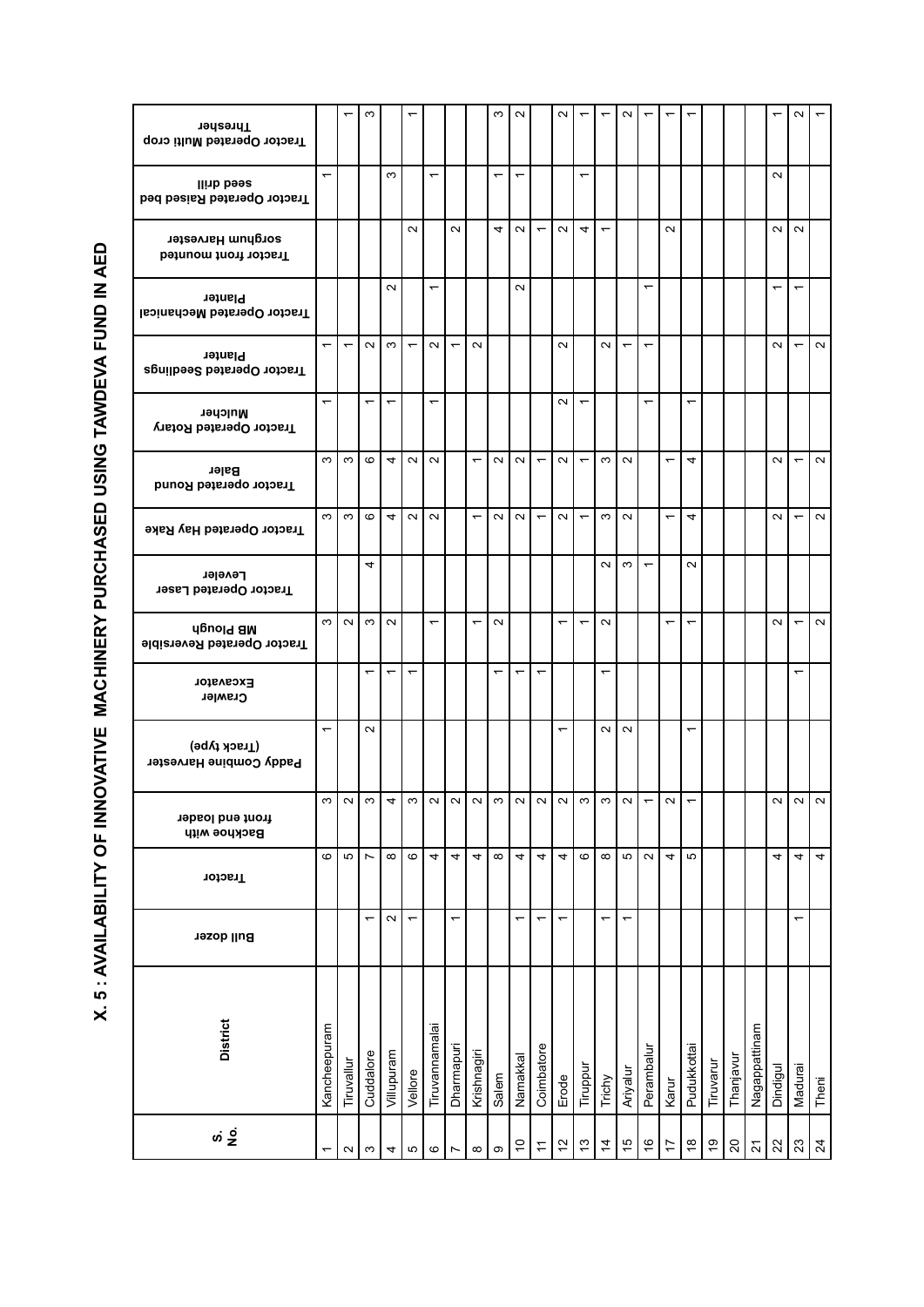| <u> </u>                              |
|---------------------------------------|
|                                       |
|                                       |
|                                       |
|                                       |
|                                       |
|                                       |
|                                       |
|                                       |
|                                       |
|                                       |
|                                       |
|                                       |
|                                       |
|                                       |
|                                       |
| <b>A SECRET CONTROLLER CONTROLLER</b> |
|                                       |
|                                       |
|                                       |
|                                       |
| <br> -<br> -<br> -                    |
|                                       |
|                                       |
|                                       |
|                                       |
|                                       |
|                                       |
|                                       |
|                                       |
|                                       |
|                                       |
|                                       |
|                                       |
|                                       |
|                                       |
|                                       |
|                                       |
| $\frac{1}{2}$                         |
|                                       |

| Thresher<br>Tractor Operated Multi crop         |            |                | $\sim$                   | S           | $\sim$                   |              |                   | $32\,$            |
|-------------------------------------------------|------------|----------------|--------------------------|-------------|--------------------------|--------------|-------------------|-------------------|
| llinb bees<br>Tractor Operated Raised bed       |            |                |                          |             |                          |              |                   | ٥,                |
| sorghum Harvester<br>Tractor front mounted      | $\sim$     |                | $\sim$                   |             | ٣                        |              |                   | $\boldsymbol{50}$ |
| Planter<br>Tractor Operated Mechanical          |            |                |                          |             |                          |              |                   | ő                 |
| <b>Planter</b><br>Tractor Operated Seedlings    |            |                |                          |             | ო                        |              |                   | 30                |
| Mulcher<br>Tractor Operated Rotary              | ↽          |                |                          |             |                          |              |                   | $\frac{1}{2}$     |
| Baler<br><b>Tractor operated Round</b>          | $\sim$     |                |                          |             | $\sim$                   |              |                   | 5                 |
| Tractor Operated Hay Rake                       | $\sim$     |                |                          |             | $\sim$                   |              |                   | 꼬                 |
| Leveler<br><b>Tractor Operated Laser</b>        |            |                |                          |             |                          |              |                   | 57                |
| <b>AB</b> Plough<br>Fractor Operated Reversible | $\sim$     |                |                          |             |                          |              |                   | $\boldsymbol{50}$ |
| Excavator<br>Crawler                            |            |                | $\overline{\phantom{0}}$ |             | $\overline{\phantom{0}}$ |              | Rs.1440/-per hour | ٥Ļ                |
| (Hrack type)<br>Paddy Combine Harvester         |            |                |                          |             | $\overline{\phantom{0}}$ |              | Rs.1415/-per hour | 4                 |
| front end loader<br><b>Backhoe with</b>         | N          | $\sim$         | $\sim$                   | ო           | ო                        |              | Rs.660/-per hour  | 8                 |
| Tractor                                         | 4          | 4              | 4                        | ဖ           | ဖ                        |              | Rs.340/-per hour  | 130               |
| Bull dozer                                      | $\sim$     |                |                          |             |                          |              | Rs.840/- per hour | $\frac{6}{5}$     |
| <b>District</b>                                 | Sivagangai | Ramanathapuram | Virudhunagar             | Thoothukudi | Tirunelveli              | The Nilgiris | Hire charges      | Total             |
|                                                 | 25         | 26             | 27                       | 28          | 29                       | 30           |                   |                   |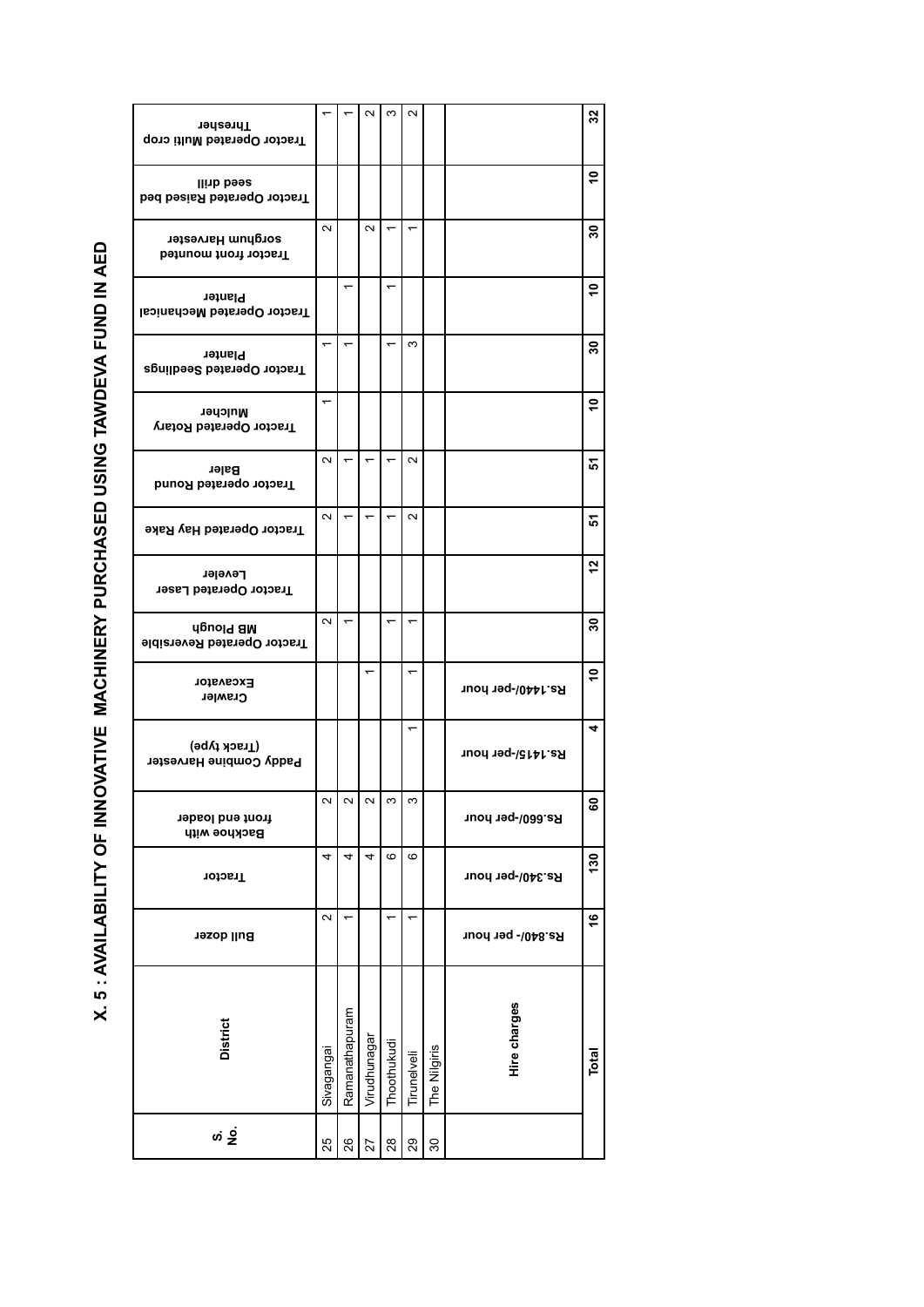| Digger - Shallow depth<br>Tractor operated Auger             |              |            |                          |                          |                          |                          |                          |             |                          |                          |                          |                          |                          |                |                          |                          |                          |                                |          |                |                          |                          |         |                          |                          |
|--------------------------------------------------------------|--------------|------------|--------------------------|--------------------------|--------------------------|--------------------------|--------------------------|-------------|--------------------------|--------------------------|--------------------------|--------------------------|--------------------------|----------------|--------------------------|--------------------------|--------------------------|--------------------------------|----------|----------------|--------------------------|--------------------------|---------|--------------------------|--------------------------|
| <b>Groundnut Stripper</b><br>Tractor operated                |              |            |                          | $\sim$                   |                          | $\overline{\phantom{0}}$ |                          |             | $\overline{\phantom{0}}$ | $\sim$                   |                          |                          | $\overline{ }$           |                |                          |                          |                          | $\overline{\phantom{0}}$       |          |                |                          |                          |         |                          | $\overline{\phantom{0}}$ |
| nana Stem Chopper<br>Tractor operated Ba-                    |              |            |                          |                          |                          |                          |                          |             |                          |                          | $\overline{\phantom{0}}$ | $\sim$                   |                          | $\sim$         |                          |                          | $\overline{\phantom{0}}$ |                                |          |                |                          |                          |         | $\sim$                   |                          |
| dwnd<br><b>OT9 betared PTO</b>                               | Ю            | $\sim$     | $\overline{\phantom{a}}$ | 4                        |                          |                          |                          |             |                          |                          |                          |                          |                          |                | $\sim$                   |                          |                          |                                |          |                |                          |                          |         |                          |                          |
| Mulch Laying Machine<br>Tractor operated Plastic             |              |            |                          | $\overline{ }$           |                          |                          | $\overline{\phantom{0}}$ | $\sim$      | $\overline{ }$           |                          |                          | $\overline{\phantom{0}}$ |                          |                |                          |                          |                          |                                |          |                |                          | $\sim$                   |         | $\overline{\phantom{0}}$ |                          |
| Machine<br>Sugarcane Detrashing<br>Tractor Operated          |              |            | $\overline{\phantom{0}}$ | $\overline{\phantom{0}}$ |                          |                          |                          |             |                          |                          |                          | $\sim$                   |                          |                | $\overline{\phantom{0}}$ | $\overline{\phantom{0}}$ |                          |                                |          |                |                          |                          |         |                          |                          |
| macµine<br>sugarcane qetrashing<br>Mini Tractor suitable for |              |            | ↽                        | $\overline{\phantom{0}}$ |                          |                          |                          |             |                          |                          |                          | $\sim$                   |                          |                | ᡪ                        | ↽                        |                          |                                |          |                |                          |                          |         |                          |                          |
| Drill - 11 Tyne Cultivator<br>Tractor Operated Seed          |              |            | $\overline{\phantom{0}}$ | $\overline{\phantom{0}}$ |                          |                          |                          |             |                          | $\sim$                   |                          |                          |                          |                | ↽                        | $\overline{\phantom{0}}$ |                          | ↽                              |          |                |                          | $\overline{\phantom{0}}$ |         |                          |                          |
| Drill - 9 Tyne Cultivator<br>Tractor Operated Seed           |              |            |                          | S                        |                          | $\overline{\phantom{0}}$ |                          |             |                          | $\sim$                   |                          | $\sim$                   |                          |                | ٣                        |                          |                          |                                |          |                |                          | ᡪ                        |         |                          | $\overline{\phantom{0}}$ |
| with Tractor<br>Sugarcane Infielder                          |              |            | $\sim$                   |                          |                          |                          |                          |             |                          |                          |                          |                          |                          |                |                          |                          |                          |                                |          |                |                          |                          |         |                          |                          |
| Sugarcane Harvester                                          |              |            | $\overline{\phantom{0}}$ |                          |                          |                          |                          |             |                          |                          |                          |                          |                          |                |                          |                          |                          |                                |          |                |                          |                          |         |                          |                          |
| Groundnut Digger<br>Tractor Operated                         |              |            | $\overline{\phantom{0}}$ | 5                        | $\overline{\phantom{0}}$ | 4                        | ٣                        |             | S                        | 4                        |                          | $\sim$                   | $\overline{\phantom{0}}$ |                | $\sim$                   | $\overline{\phantom{0}}$ |                          | $\sim$                         |          |                |                          |                          |         |                          |                          |
| Weeder<br>Tractor Operated 3 Row                             |              |            |                          |                          |                          |                          |                          |             |                          |                          |                          |                          |                          |                |                          |                          |                          |                                |          |                |                          |                          |         |                          |                          |
| shift rotary tiller<br>Tractor Operated Side                 |              |            |                          |                          |                          | $\overline{\phantom{0}}$ | $\overline{\phantom{0}}$ | $\sim$      | $\overline{\phantom{m}}$ | $\overline{\phantom{0}}$ |                          |                          |                          |                |                          |                          |                          |                                |          |                |                          |                          |         | $\overline{ }$           |                          |
| Puddler<br>Tractor Operated Roto                             | ٣            |            | $\sim$                   |                          |                          |                          |                          |             |                          |                          |                          |                          |                          | $\sim$         | ↽                        |                          |                          | ᡪ                              |          |                |                          |                          |         | ↽                        |                          |
| <b>District</b>                                              | Kancheepuram | Tiruvallur | Cuddalore                | Villupuram               | Vellore                  | Tiruvannamalai           | Dharmapuri               | Krishnagiri | Salem                    | Namakkal                 | Coimbatore               | Erode                    | Tiruppur                 | Trichy         | Ariyalur                 | Perambalur               | Karur                    | Pudukkottai                    | Tiruvaru | Thanjavur      | Nagappattinam            | Dindigul                 | Madurai | Theni                    | Sivagangai               |
|                                                              |              | $\sim$     | S                        | 4                        | 5                        | $\circ$                  | $\overline{ }$           | $\infty$    | တ                        | $\tilde{c}$              | $\tilde{t}$              | 51                       | $\frac{3}{2}$            | $\overline{4}$ | 10                       | $\frac{6}{5}$            | $\ddot{ }$               | $\overset{\circ}{\rightarrow}$ | Ő,       | $\mathsf{S}^0$ | $\overline{\mathcal{S}}$ | S2                       | 23      | $\overline{24}$          | 25                       |